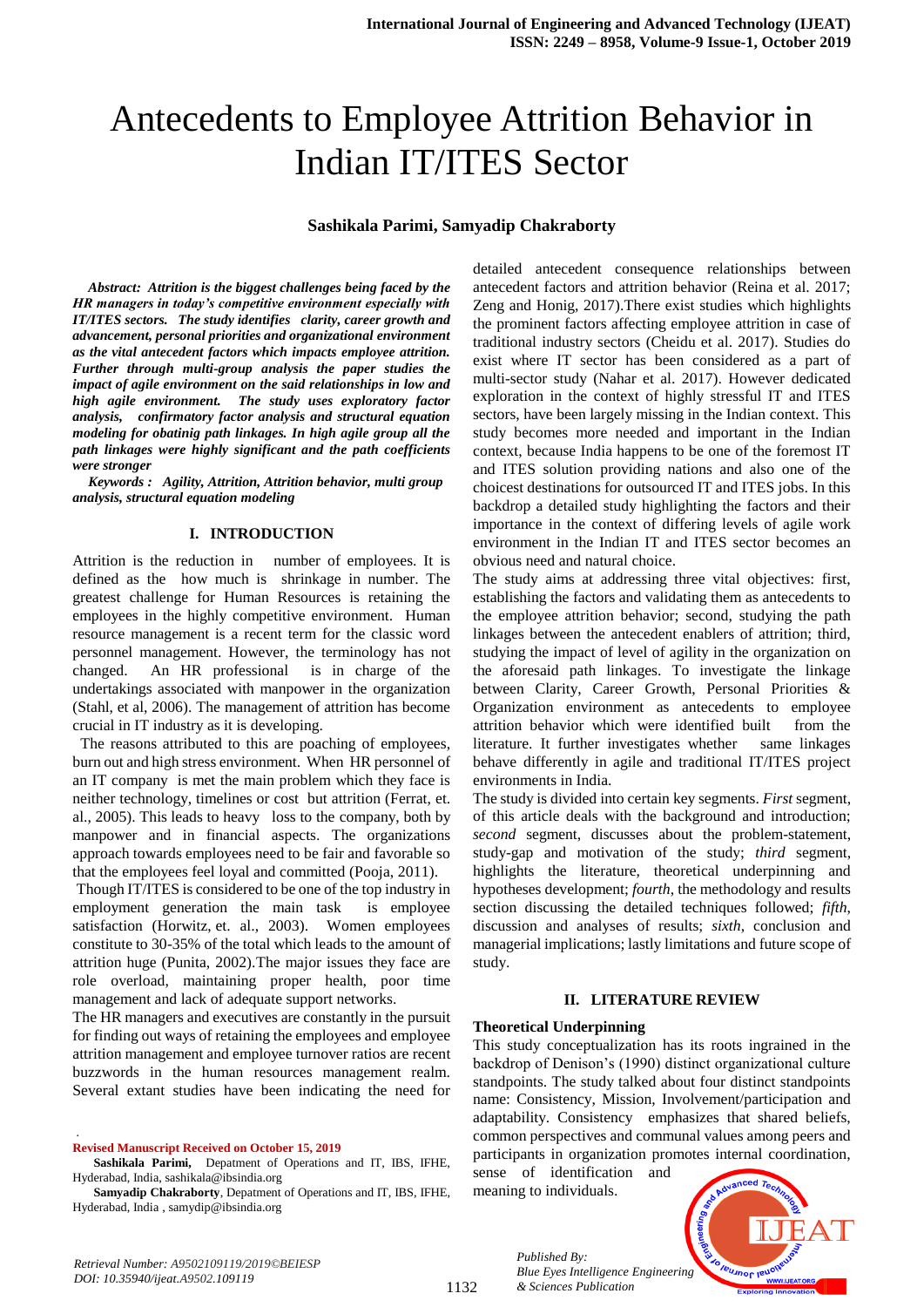The mission refers to the idea that joint effort of drive, road and approach brings organizational members together and they bind together towards common goal and this acts as a cementing bond. The involvement emphasizes that involvement and participation brings in the employees a sense of responsibility and ownership and they even go beyond expected line of duty and put in extra effort without leaving the organizational goal. Lastly, the adaptability is ability and environment in the organization which receives, translates and interprets distinct behavioral signals and amalgamate together creating a solid foundation. These four standpoints in tandem help understand the logical basis of the conceptual linkages on the shoulders of which this study rests. The four standpoints are the foundations in which the employee organization linkages and relationships rest; especially the mission standpoint and involvement standpoint become relevant in the current study scenario. Participation, engagement, transparency and ability of the organization to keep the employees linked to the core values and practices of the firm are pivotal in managing attrition of employees. Logical combinations of these four standpoints find relevance to the four different rationally linked antecedent factors that have been identified and empirically validated as the enablers of attrition behavior.

The Indian IT industry has improved dramatically in recent decade. India's biggest asset is its high quality skilled and technically superior pool of manpower (Bhatnagar, 2007). The accomplishment of any IT company is influenced by the awareness and capability of its employee(Bhatnagar, 2007). As the IT sector is employee centric, retaining the employees impacts the progress of the organization. In order to maintain stability in performance the organizations concern is to concentrate on voluntary attrition (Bisht et al, 2012). Outsourcing in FDI is increasing more prospects for software experts and struggle for existing IT companies. Due to this race there is a growth in attrition rate. When employees are not contented with their jobs, look out for opportunities in the market which leads to a strong correlation between turnover intention and voluntary turnover (Chafetz et al., 2009). The reason for the high attrition rate can be incompetence in organization procedures, employment dealings, retaining plans, Training and Development initiatives, Work culture and many other factors of an organization (Bisht et al, 2012). High attrition restricts its progress, cost of recruiting new persons and disturbance in work (Samuel et.al, 2009).

This leads to heavy loss to the company which invests huge amount in training them (Punita, 2002). Baral (2009) studied the extent and management of work life balance practices in organizations in India. As per the extant literature the Indian organizations have to consider work life balance practiced from strategic perspective. The organizations offer many benefits for work-life balance, which are not part of crucial policies of the company. Though the contribution of women in IT and ITES Knowledge centric organizations is high certain legislative policies such as maternity leave, welfares, flexible working hours or work from home and work for certain hours have not picked up. Most of the organizations do not follow the workshops on stress management and training programs on work life balance as a measurement for welfare of the employees.

The movement of employees from an organization is referred as turnover (Reggio 2003). It is considered as loss of employees. Employee turnover is also defined as voluntary

terminations of members from organizations. Abassi et al.,(2000) consider employee turnover as the replacement of workers. The turnover of the staff many be voluntary or involuntary. The termination initiated by employees is voluntary whereas the involuntary turnover happens when the employee has no choice because of long term illness, expiry, going abroad, or employer-initiated termination. Cotton and Tuttle(1986) defined turnover as the estimated probability that an individual stays with an organization.

# **Hypotheses**

## **Clarity**

A number of researchers considered job satisfaction as interpreter for organizational commitment. The association among job contentment, binding towards organization and turnover intention among the temporary employees has already been studied (Slattery et al, 2005) and research findings indicate positive associations between job satisfaction and organizational commitment. Similar causal association among job satisfaction and organizational commitment was studied and supported by contemporary studies as well (Batemanet et al, 1984).The commitment is related to the clarity on the role of job, role conflict , role overload (Morris et al, 1979).

The performance is directly influenced by certain factors such as unbiased awards. Unsatisfied th pay and return take importance in the surveys (Ramaswami et al, 2003). In order to make the workers satisfied, the organizations are improving workplace productivity, reduce absenteeism and rewarding the contribution of employees through incentive programs. However the previous studies have highlighted that the incentives on performance differs among the executives as per their responsibility and have been shown to be motivating the managers (Aggarwal et al, 2003).

One of the important factors for an employee leaving the organization is pay satisfaction ((Hom and Griffeth, 1995).It would be discouraging for an employee due to lack of clear understanding of what is expected of him/her on the job especially in a performance driven workplace which creates fear and anxiety among employees who are unclear of what is expected of them. (Brijesh Kishore Goswami, and Sushmita Jha, 2012). This further leads to frustration among the employees and causes attrition and the following hypothesis was proposed.

H1: Level of job clarity has negative relation to the level of attrition behavior exhibited by the employees in a firm.

## **Career Growth and Advancement**

Attrition is the main challenge for BPOs as there are no prospects in the organization and employees move to organizations which offer good work environments with higher pay scales (Moore, 2000). It is difficult job for HR personnel in this sector to channel the ever increasing demand and supply of experts. To overcome these issues the organizations are concentrating on planning and executing the retention schemes such as collaborating with educational institutions for higher education to their employees (Shaw, et al., 1998). Because of attrition there is a loss to the business in terms of budget spent on advertising over recruitment, conducting interviews, training, replacement and the time spent on those employees who shift in a short period of time.

*Published By: Blue Eyes Intelligence Engineering & Sciences Publication* 



1133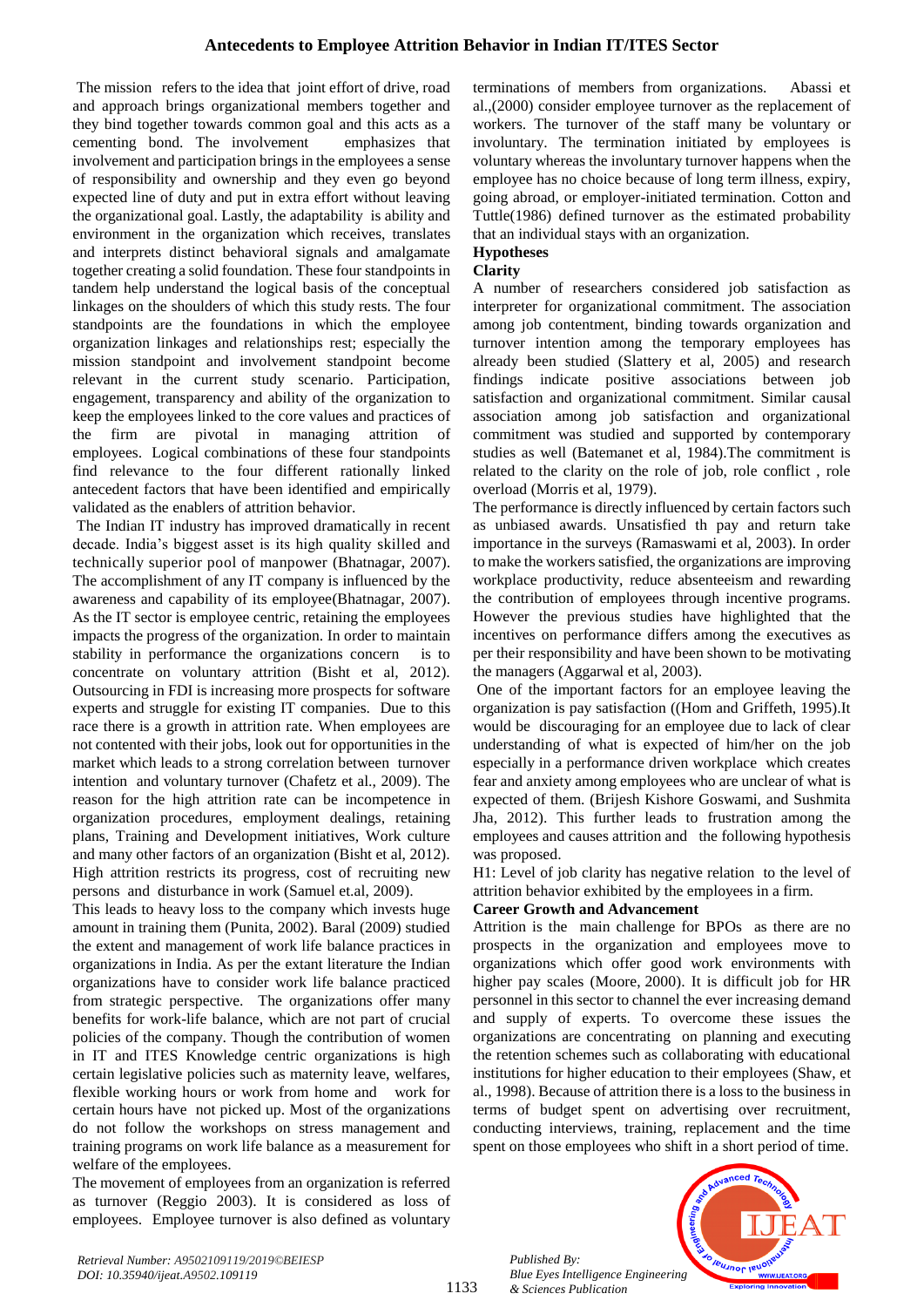The workforces are not enthusiastic to spend their whole career with the same employer (Ghosh et al, 2006). The drivers such as inappropriate work life balance, and stress at work. The attractive factors are enhanced payment, stimulating work, elevation prospects (Ho et al., 2010). The employees always want to improve their skills, knowledge and capabilities. This increases motivation levels and retention of employees (Ndunja, 2009). When an employee feels that there is no growth in the current job and organization, based on the arguments from the literature the employees leaves the organization for better opportunities. In order to test this following hypothesis is proposed.

H2: Level of understanding regarding career growth and advancement of employees in a job context is relates negatively to the level of attrition behavior exhibited by the employees in a firm.

## **Personal Priorities**

In IT industry due to long working hours and 24/7 support, the employees suffer from work-life conflict (Perry-Smith et al,2000) found that there is an link between family-friendly work atmosphere leading to less absenteeism, burnout which contribute to job satisfaction and organizational commitment. According to Byrne(2005) work life balance is defined as how to handle the difficulties that arise due to increase in stress at the work place. In a comparative study of work life balance issues of workers and managers of an MNC conducted by Moore (2007), it was concluded that the managers are not able to maintain work life balance.

A study by Rincy et al. (2011) revealed that the major issues faced by women capitalists are role overload, maintaining proper health, poor time management and lack of adequate support networks and fail to balance between family, entrepreneurial and social responsibilities and desires. There is a significant variation depending on the age group, education level, income and marital status. It was shown that there is an influence of gender in complementing the parenthood and career and women had more profession and family stress and less organizational support for balancing their career and personal life as compared to their male counterparts. (Elizabeth et.al 2005). According to Reddy et.al (2010), the factors influencing work family conflict (WFC) and family work conflict (FWC) led to stress. The clash between profession and personal has increased in women due to the number of hours spent in office per week, the extent and occurrence of overtime, inflexible work schedule, non-cooperative boss and an unfriendly work culture.

Based on the discussions from the literature the balance between work and personal priorities is not attained at the work place due to the stress the employee feels in the job and this leads to attrition. So, it is hypothesized as:

H3: Level of understanding about personal priorities of employees in a job context has negative relation to the level of attrition behavior exhibited by the employees in a firm.

## **Organizational Environment**

The Compensation plays a vital role to maintain effective personnel (Bergmann et al, 2001) and is one of the mechanisms for an institution to gain competitive advantage. From literature it is shown that compensation is the leading factor which governs the attitude of employees, motivation, behavior (Gerhart et al,1992). It influences the major outcomes such as job satisfaction, fascination, holding, performance, skill acquisition, co-operation and enthusiasm.

The performance of an individual is enhanced in good working environment. It is stimulating to continue a work life which is productive and satisfying in a poor working environment (Ganapathi et al, 2008). Sell et al. (2011) developed a model of job satisfaction assimilating economic and work environment. The outcomes indicate that psychosocial factors, such as evidence regarding judgments about the work place, societal backing and guidance, have substantial effects on the level of job satisfaction.

Job satisfaction is stated as an agreeable or an expressive state of positive attitude which is the outcome of the appraisal or job experience (Locke, 1976). It is coupled with specific needs which include stimulating work, unbiased payment and a sympathetic work environment from peers (Ostroff, 1992). As per Adams equity theory one person's input of job/pay ratio is compared with certain fixed references. It is explained as the gap between what an individual expects and what is provided (Lawler, 1964). Pay satisfaction is considered to be one of the determinants of revenue and which leads to leaving the organization (Hom et al, 1995). It is felt by many researchers that most of the employees see the decisions of pay allocation are not fair (Tekleab et al. 2005) that clarify the relation between real pay and performance. Griffeth et al. (2000) concludes that pay and pay-related variables have a major impact on employee turnover.

Employee motivation is essential to employee performance and also provides foundation to the philosophies of real practices of an organization(Steers, et al., 2004. This theory acts as a catalyst between employees' capability and outlook which helps in enhancing the performance of an employee (Moorhead et al, 1998). This is predominantly very significant in today's dynamic work situation, coupled with increased competition and globalization.

The employee attitude is influenced by organizational justice with fair and favorable outcomes and procedures. The employees perceive this as organizational support and feel obligated and reciprocate with loyalty and commitment ( Pooja, 2011). Based on the arguments from the literature the following hypothesis is proposed.

H4: Level of supportive organizational environment has negative relation to the level of attrition behavior exhibited by the employees in a firm context.

Abassi et al (2000) determined that the causes like incompetent and poor recruitment practices, management, and lack of recognition, work place conditions, and a lack of competitive compensation system lead to employee attrition. The new employees often compare their current experience with the past experience when the expectations are not met which leads to attrition (Louis, 1980). As per the study conducted by Ongori, 2007, the respectable employees in the organization may incline to leave because of occupational

Due to constant and considerable changes both internally and externally, the managers and employees are getting affected by both inter and intra-organization career mobility (Kondratuk et al, 2004). In these situations, capacity maintenance has become a main concern for business and organizations.

Pettijohn et al. (2001) studied that there exists relation between performance appraisals, organizational commitment and job satisfaction. Levy and Williams

*Published By:*

*& Sciences Publication* 



1134

stress.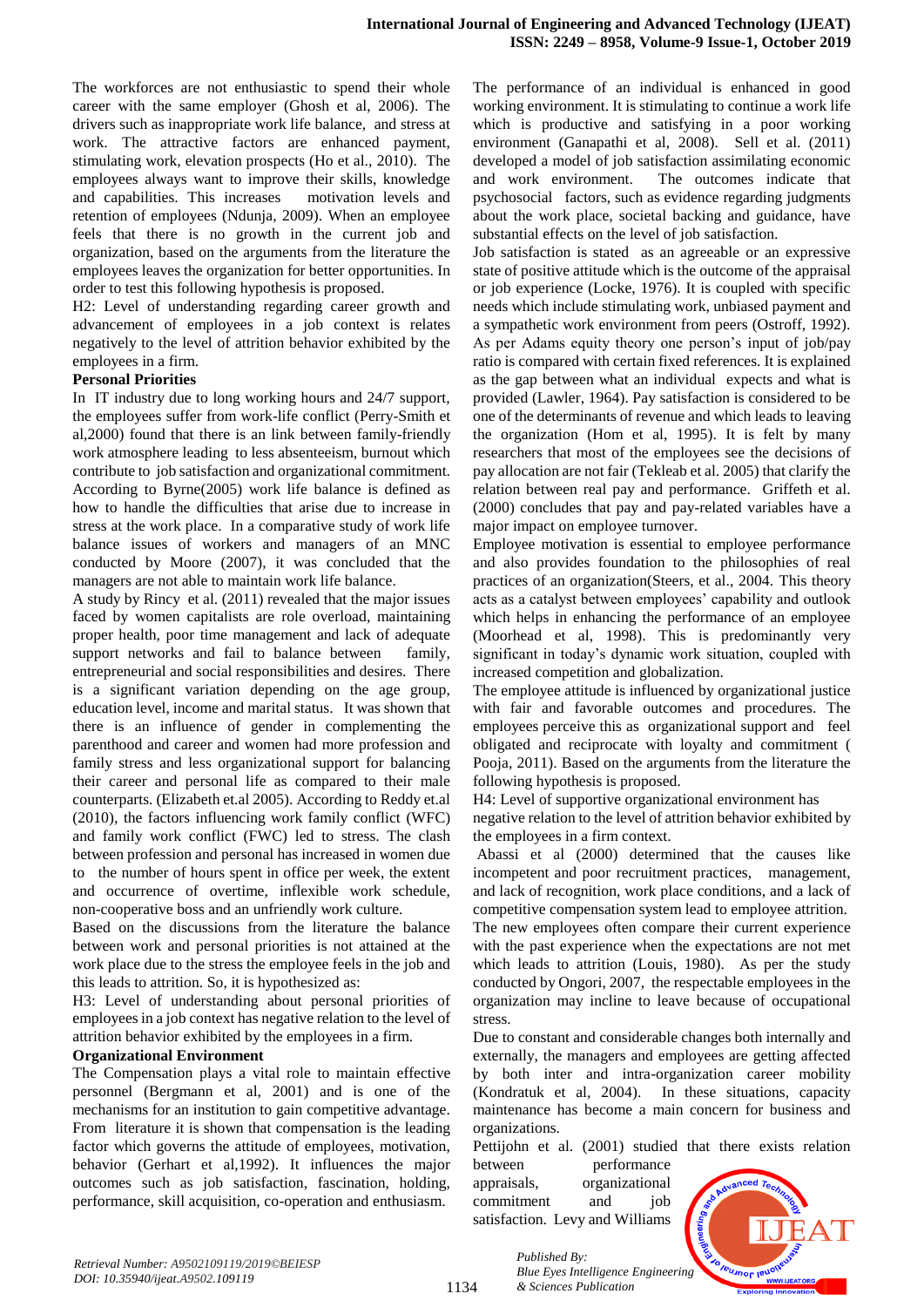(1998) studied the impact of appraisal and job attitudes. In these studies, there exists strong relation between employees' level of perceived system knowledge (PSK) and their appraisals and job attitudes

## **Agility**

The meaning of agile is flexible and responsive. The agile approaches imply the capability to survive where there is constant change. (Anderson, 2004).

Employees generally display withdrawal behavior before leaving the company (Nagadevara et al., 2008). Sometimes withdrawal and objective to leave may not lead to attrition because of personal commitment and personal problem (Lambert et.al., 2001). There are five Factors which influence such as individual, organizational, job related, psychological and environmental (Ghapanchi et al, 2011). For IT professionals the most significant features of the job are job security and technical competence (Agarwal et al., 2002). Employees are not motivated only by factors like salary (Kulshreshtha et al, 2005) but also look for other rewards like challenging job, clarity of work, catering to training need.

Poaching of employees, burnout, and high stress environments are causing attrition. The companies also consider that the attrition becomes two fold issues as there is a cost involved in salaries, benefits, bonuses, training and secondly retaining the much needed and experienced talent. So we hypothesize that:

H5a: Agile environment moderates the path relationship linking clarity with employee attrition behavior.

H5b: Agile environment moderates the path relationship linking career growth and advancement with employee attrition behavior.

H5c: Agile environment moderates the path relationship linking personal priorities with employee attrition behavior.

H5d: Agile environment moderates the path relationship linking organizational environment with employee attrition behavior.

The study aims at performing multi-group analysis: checking for the relationships in organizational contexts where agile practices are in place and where agile practices are absent.

|                                             | ke challenging job, clarity of work, catering to training need.                                                                                                                                                                                                                        | Items:                                                                                                                                                                                                                                                                            |                                                  |
|---------------------------------------------|----------------------------------------------------------------------------------------------------------------------------------------------------------------------------------------------------------------------------------------------------------------------------------------|-----------------------------------------------------------------------------------------------------------------------------------------------------------------------------------------------------------------------------------------------------------------------------------|--------------------------------------------------|
| Construct                                   | <b>Definition</b>                                                                                                                                                                                                                                                                      | <b>Items</b>                                                                                                                                                                                                                                                                      | Ref                                              |
| Clarity                                     | Clarity is defined as clear<br>understanding of what is<br>expected<br>of him on the job.<br>Employees who are hired<br>in highly demanding jobs<br>or not challenging enough<br>may become<br>discouraged<br>the job descriptions are not<br>clearly communicated to<br>the employees | CLA1-understanding on the job role<br>CLA2- understanding about the working<br>conditions of the work place<br>CLA3- transparency regarding the under<br>standing of the appraisal / reward system<br>CLA4- understanding regarding the<br>organization policies / practices      | Brijesh Kishore Goswami and<br>SushmitaJha(2012) |
| Career Growth<br>&<br>advancement           | Career growth and<br>advancement is defined as<br>Training and career<br>Development for helping<br>employees to develop their<br>personal and<br>organizational skills,<br>knowledge, and abilities                                                                                   | CGA1-advancement in terms of career growth<br>in the organization<br>CGA2 - developing individual skills through<br>training<br>CGA3-involvement of employees in the<br>decision making mechanism<br>CGA4-motivate employees and keeping them<br>focussed along their career path | Ndunuju. A (2009)                                |
| Personal-Prior<br>ities                     | The concept of the<br>work-life balance means<br>tackling the problem of<br>increasing amounts of<br>stress in the work-place                                                                                                                                                          | PPR1- flexible timings to manage work life<br>balance<br>PPR2- work stress<br>PPR3- recognition for hard work<br>PPR4 - satisfactory measures in view of<br>managing the personal priorities of the<br>employees                                                                  | <b>Byrne</b> (2005)                              |
| Supportive<br>organizational<br>environment | The concept of work<br>environment is defined as<br>complete one including the<br>physical, psychological<br>and social aspects that<br>mark up the working<br>condition                                                                                                               | OEM1-conducive/satisfactory work<br>environment<br>OEM2- trust and respect towards the employees<br>OEM3- motivating the employees towards<br>innovation<br>OEM4- freedom/scope of expression towards<br>redressal of employee                                                    | (Ganapathi. R and Balaji P.M. 2008).             |
| Attrition<br>Behaviour                      | Attrition is defined as the<br>rate of shrinkage in the<br>number of employees.                                                                                                                                                                                                        | ATB1- Suitable/fitting job roles<br>ATB2- Joining elsewhere for better domain<br>exposure<br>ATB3- shifting for getting meaning in their jobs<br>ATB4- better matching of the capabilities and<br>skills(challenging positions)                                                   | Jagannathan (2008)                               |



*Published By:*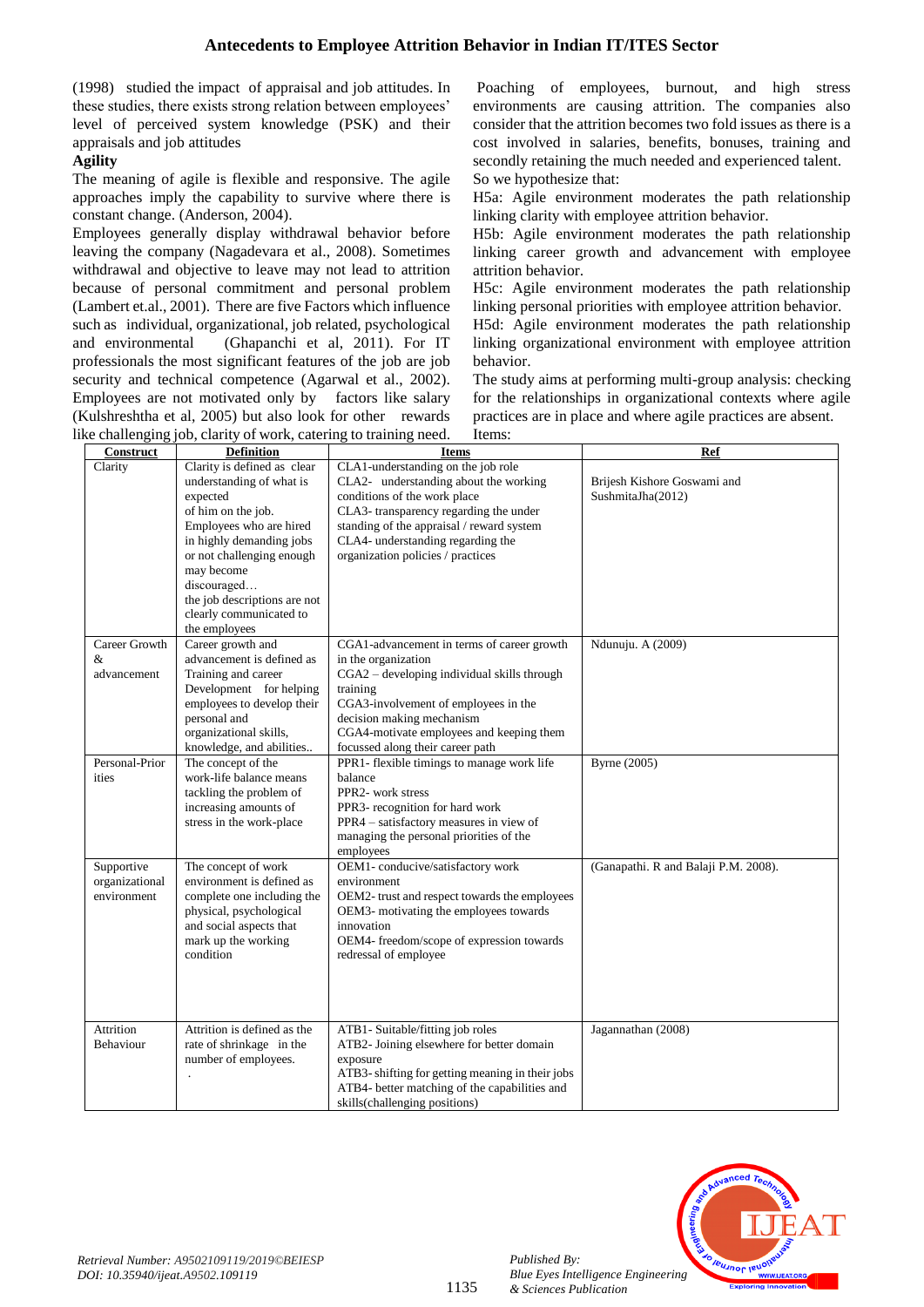| Agile             | "agile" means               | AGP1-project team and its constituents are       | (Anderson, 2004). |
|-------------------|-----------------------------|--------------------------------------------------|-------------------|
| <b>Attributes</b> | something is flexible       | co-located/virtually co-located through          |                   |
|                   | and responsive. Agile       | established IT enabled communication             |                   |
|                   | methods implies its ability | techniques                                       |                   |
|                   | to survive in an atmosphere | AGP2- integrated standardized work places        |                   |
|                   | of constant change and      | AGP3- follows mandatory schedule of interim      |                   |
|                   | emerge                      | releases                                         |                   |
|                   | with success"               | $AGP4$ – has fully developed high quality user   |                   |
|                   |                             | stories in pipe line at the onset of each        |                   |
|                   |                             | development cycle                                |                   |
|                   |                             | AGP5- specialized accountable resource teams     |                   |
|                   |                             | AGP6- effective and interactive communication    |                   |
|                   |                             | practice.                                        |                   |
|                   |                             | AGP7- encourages continuous improvement          |                   |
|                   |                             | through implementation of lean and agile         |                   |
|                   |                             | practices.                                       |                   |
|                   |                             | AGP8 – follows strict schedule of daily          |                   |
|                   |                             | stand-up meetings and sprint evaluation at fixed |                   |
|                   |                             | intervals.                                       |                   |

## **III. METHODOLOGY & RESULTS**

This work is based on empirical data obtained from various IT and ITES sector firm employees. The study follows a non-probabilistic convenience based sampling approach, based on criteria of agile practices being in implementation. The study aim at performing multi-group analysis: checking for the relationships between the study variables and also checking for the moderation impact of agile environment on the variable relationships. Multi-group analysis in this study context is carried out by creating groups based on segregation of respondents, by grouping respondents from more agile and less-agile organizations. Multi-group study was basically separate SEM-based studies being carried out with separate sets of responses as the intent of our study was to see whether agile nature of the organization had certain impact on the responses from the respondents. So, based on level of agility as calculated based on the scores that each respondent provided for the agility linked items were summed up and a mid-value cut off was chosen to decide whether the respondents perceived the firm where they worked was on the higher or lower side of agility. Thus the study findings from the multi-group study happens to be vital for understanding whether the agility level of the organization of the employee had any significant contribution on the antecedent consequent linkages linking the four variables with the outcome attribution behavior variable in the IT/ITES study context.

The study model is provided in figure1.

The firms which scored above 28(i.e. (8X7)/2) in terms of the sum of the individual item scores as provided by the respondents were segregated as firms high in terms of agile practices and those which were below or equal to 28 in terms of the sum of the individual item scores for all the ten agile practices items taken together, were referred to as firms low in terms of agile practices. The path coefficients and the relationships as shown in the model between the antecedents and consequent constructs have been computed for the model by considering the responses from the respondents as two different sets: the firms high in agile practices on one hand and the firms low in terms of agile practices (Figure 1).

The study used a step by step process right from item generation based on literature support and industry practices based on practitioner's literature. A pilot study was conducted using the experts to eliminate and rephrase the questionnaire and the wordings of the items.

In this study, developing and testing reflective scales was followed (Churchill 1979); four broad steps: construct development, checking for content and face validity; dimensionality testing; checking for internal consistency; checking and ensuring convergent, discriminant, and nomological validity of the measures (Anderson, Gerbing 1988; Churchill 1979). In the first stage, based on the literature and existing definitions, pools of items were generated through thorough probing. Since the construct items were taken from both literature and practitioner's articles, after the successful generation of the primary pool, an essential validity test was carried out followed by scale purification (Anderson, Gerbing 1991). As part of pre-pilot testing in consultation with 2 academic researchers initially from the pooled items the irrelevant items were removed or modified and based on unanimity pilot testing was done. In this study Q-sort technique (Moore and Benbasat, 1991) was used and the instrument was subjected to Q-sort techniques till the three vital Q-sort indicators of raw-agreement score, item placement ratio and Cohen's kappa values were all above 0.9. In the first round the values did not reach the requisite values and hence after incorporating the necessary changes the items entered second round of Q-sorting which yielded all the three values above 0.9 with a different set of judges. The Q-sort scores of round 1 and 2 are provided below in Table1. After the pilot study using Q-sort the final instrument that was used for the final large-scale study representing five constructs of Clarity (CLA), Career Growth & advancement (CGA), Personal-priority (PPR), Organizational environment (OEM) and Attrition Behaviour (ATB) had 4 items each i.e. a total of 20 items across 5 constructs. Though based on literature and Q-sort exercise the five constructs stood out, whether after the Q-sorting still the factor structure stood out or not was investigated using exploratory factor analysis (EFA) using Varimax rotation. The EFA table with rotated factor structure and the individual loadings are provided in table 2.

Total Variance explained was:  $64.387\%$ . KMO value =  $.754$ . Bartlett's test of sphericity result significant at 0.000. Further the convergent and discriminant validity have also been checked and all the Cronbach Alpha values were above 0.8 (in table 3) which showed very high reliability of the instrument. The validity and reliability of the scales were established. The

diagonal elements which represented the respective AVE (average variance extracted)

*& Sciences Publication* 

*Published By:*



1136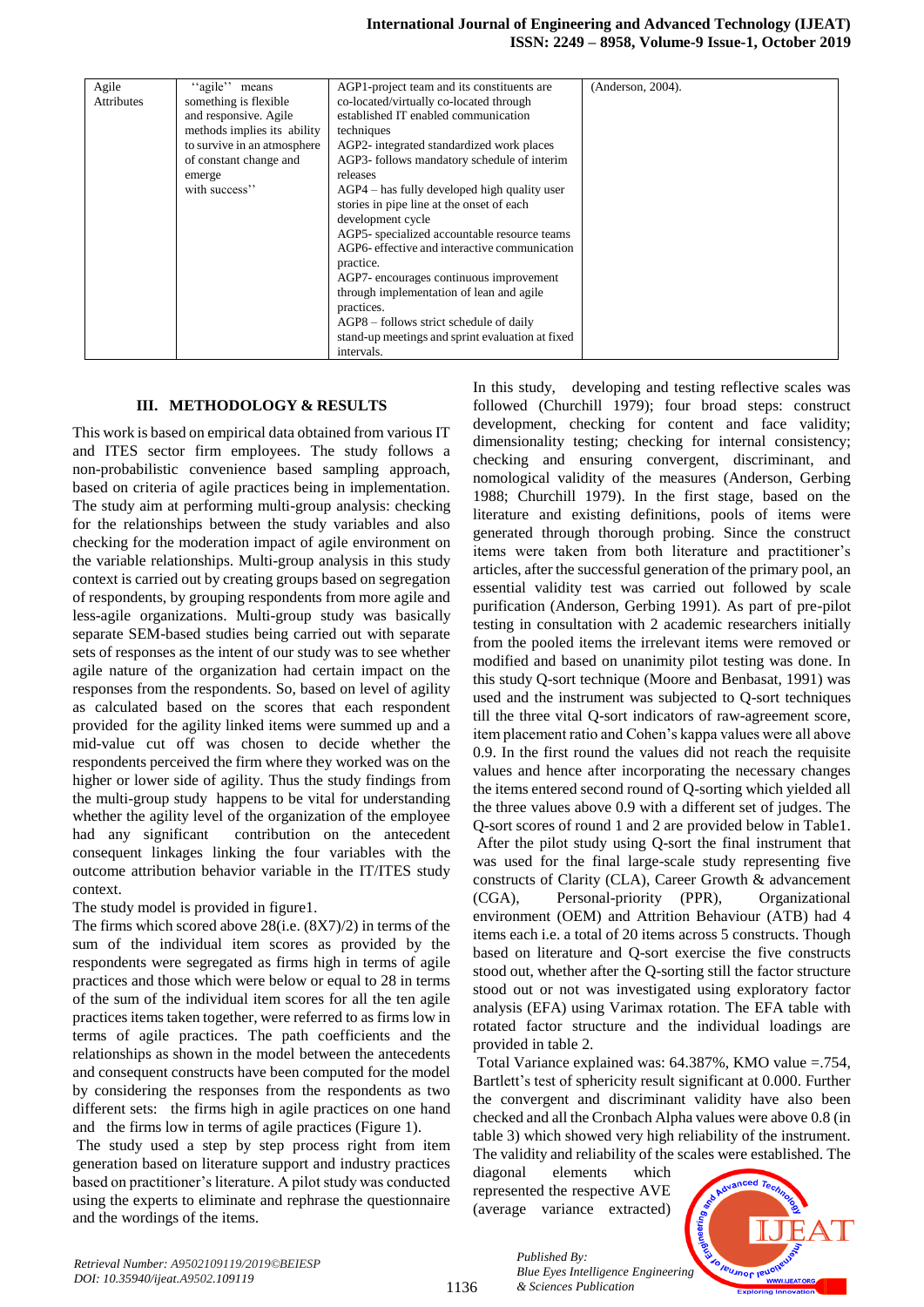values for each construct in Table 4, were all higher than the other non-diagonal elements which represented squared inter-construct correlation and this showed good convergent and discriminant validity.

Further confirmatory factor analysis (CFA) was carried out in order check the model fit indices of the measurement model which was subsequently used for checking the inter-construct relationships and linkages and subsequently the hypothesized relationships were checked and outputs were noted in the structural model. So initially CFA was carried out followed by structural equation modeling (SEM) to calculate the path indices. The model has been tested. The CFA outcome revealed a good model fit of the measurement model. The model fit indices for the measurement model were all as per the acceptable criteria (CMIN/DF =  $1.178$ , CFI = 0.968, IFI = 0.971, TLI =  $0.956$ , GFI= 0.89 and RMSEA =  $0.026$ (Where, CMIN/DF represents Chi-square/degrees of freedom (i.e.  $\chi^2$  / d.f.),  $GFI = Goodness$  of fit index,  $CFI = Comparative$  fit index, TLI = Tucker Lewis index, NFI= Normed fit index, IFI  $=$  Incremental fit index and RMSEA  $=$  Root mean square error of approximation.)

The sampling technique used was Convenient sampling. Total 247 completed responses were obtained out of 900 target respondents from IT and ITES firms (response rate: 27.4%). The sample demographic details are provided in table 5.

For the measurement model fit index calculations (CFA) combined responses from agile and calculated, the model was run separately for the two types of firms (one that used agile practice attributes and the others which did not). Since the respondent set was quite large and met the 1 is to 5 criteria for successfully running SEM, the separate calculation could be carried out. Out of the respondents, 142 respondents worked in IT/ITES firms with traditional projects (Non-agile), while the remaining 105 respondents worked in projects that followed agile methodology/practices. As per Anderson and Gerbing (1988) for carrying out the SEM the number of sample points to the number of instrument items should be at least 5 is to 1, i.e. for 1 item 5 sample responses are needed. Both the agile and non-agile group met the criteria, since the number of items was 20 across all the five constructs and hence minimum each group needed 100 responses (Hair et al. 1998; Bryant and Yarnold, 1995; Garson, 2008; MacCallum et al. 1999).

In this case both the agile and non-agile respondent groups had above 100 responses and so the SEM based path analysis could be carried out separately. The path analysis (structural model) response using Amos 20 is provided in table 6. The model fit indices for the structural model are provided in Table 7:

The model fit indices for the overall structural model were all as per the acceptable criteria.

## **IV. DISCUSSION, ANALYSIS & CONCLUSION**

The *moderation impact* of Agile nature of the firm is studied through the study where the total sample impact and SEM coefficients have been compared and checked for statistical significance against High Agile group's and Low Agile group's path coefficients and statistical significance.

From the path analysis results we compare the outputs for the agile and non-agile group firms and try to analyze the difference between the path coefficients from the hypothesized relationships. The common set gives a mixed result though three out of the four hypothesized relationships turn out to be significant (Table7). The impact of agility on the said relationships reflects from the separate structural model outputs obtained from study of the two distinct groups. For the firms that exhibit non-agile management practices it is found that three out of four hypothesized relationships (Clarity, Career growth and advancement, organizational environment) with that of attrition behavior, turned out to be significant. The relationship between personal priorities and attrition behavior was not supported. On the other hand, for the firms with agile management practices it is found that three out of four hypothesized relationships (Clarity, personal priorities, and organizational environment) with that of attrition behavior, turned out to be significant. The relationship between career growth and advancement and attrition behavior was not supported

Clarity regarding the job role, organizational policies, appraisal and reward system working conditions and available facilities and flexibilities are instrumental in the job continuation decision of the individual in an organization. Enhanced clarity has been linked with reduced attrition behavior(Brijesh et al,2012). In the current study though the relation linking clarity with attrition behavior has found support across both agile and non agile firms, it is more significant for the agile firms than non agile firms. In the IT/ITES firms following agile practices, since the projects are run on tight schedules and shorter sprints, regular meetings, group discussions, deliverable summarizations and stand-up meetings largely enhance the transparency and the visibility of the projects. In this enhanced clarity environment, though burnouts might be higher, still the employee to a large extent gets to know about the status of their career trajectory towards appraisal goals with much precision since the supervisors provide inputs about their performance often at the end of each sprint and this reduces ambiguity; thereby fostering an environment of clarity which plays a crucial role in reducing attrition behavior among employees. On the contrary in the non-agile practice-enabled IT/ITES firms which can well be characterized as traditional in their nature of day to day operation, often lacks such clarity aspects. The appraisals and project completion reviews being far often finds the employee diverted and confused about their objective, goal and relevance of their job profile. This has been attributed to more of confusion; leading to attrition (Agarwal et al, 2003, Ramaswami et al, 2003).

Career growth and advancement happens to be the most important push factors that drives the motivation of the employee towards continuing with his/her current job role. In case of a clutter regarding the career prospects of an individual, the concerned person shifts from one job to the next aiming at gaining advancement in their professional front (Moore, 2000; Gosh et al, 2006). Understanding about career trajectory and growth options has been highlighted in extant literature as a pivotal aspect for an employee's job leaving and continuation decision. The study findings clearly segregate and indicate two distinct divisions in terms of the path coefficients being significant in one and the hypothesis not being supported in another situation. In IT firms with Agile practices, the project scenario and scope remain

severely limited and constrained and in the very short sprint of time the provision for understanding



1137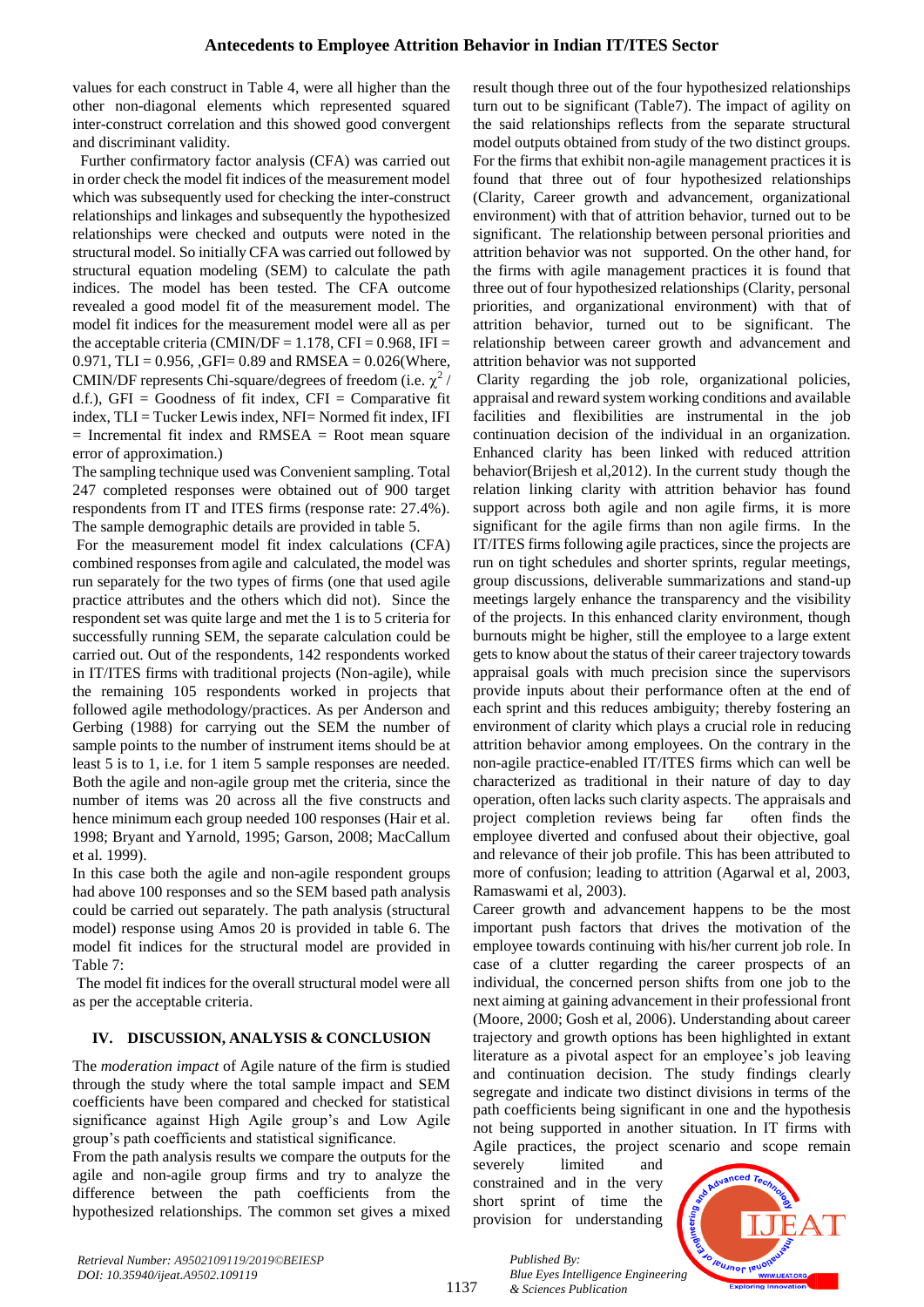and associating with the project manager or the person with the relevant authority who has role in providing the growth trajectory and career growth options to the employee remains largely limited, whereas in traditional non-agile projects the employees stay with the single vertical and the project for a long time often develop closer understanding regarding the career's next stop. Though agile and non-agile are two project approaches and ideally should not affect the relationship and career growth of the employees, but the longer association of the non-agile projects and in contrast the shorter sprints of the agile projects might create the partition and the inherent understanding aspect somewhere gets lost. The study path analysis portrays similar findings. While the relationship between the career growth and advancement and the attrition behavior in the non-agile project environment has been found to be highly significant and negative (as has been hypothesized), in contrary the same in agile project environment has been found to be completely insignificant. This is a vital finding and bears greater managerial implications.

In the IT sector one of the most important things that gets compromised for the employees, is the work-life balance and hence it takes a toll, as evident from the extant literature (Perry Smith etal. 2000). In the current study context, the path analysis reveals that in the traditional or non-agile project environment, the personal priorities takes a back seat as evident from the relationship between personal priorities and attribution behaviors turning out to be not significant. Actually in the non-agile context, the flexibility is often missed and as a consequence the work stress increases due to non-flexible work environment; which is bound to take a negative impact on the employee morale and satisfaction level. Lower morale and satisfaction has been indicated to be detrimental to job continuation; often resulting in higher attrition. In the agile IT/ITES project context the path coefficient and the resultant hypothesis-based outcome has been in contrary. The relationship between personal priorities and attrition behavior emerged as strongly significant and also negative; thereby supporting the hypothesis that better the understanding and management of personal priorities, the better is the chance of the employee to be staying back and hence lower attrition behavior. In agile project ambience, even though the demand for work and its level of criticality is high, it might have been expected that the resultant relationship might not have hold good, but in agile ambience, often the employees being highly motivated by the flexible and outcome –oriented often are better able to manage their personal priorities and hence that might have been a probable explanation why the relationship turned out to be highly significant in agile project context whereas it turned to be not significant in non-agile context.

The final relationship concerning organizational environment and attrition behavior however turned out to be highly significant at 0.1% level of significance and the path coefficients were negative in both the contexts of agile projects and non-agile projects. This explains that in both traditional and agile process oriented projects, the better the organizational environment in terms of trusting project ambience, scope of freedom of expression, focus on individual autonomy and innovation, the higher will be the employee motivation to stick to the organization. Though it might have been expected that since more scope of innovation and autonomy is present in agile project context, and hence

only in the agile context the above mentioned relationship should have been significant; but even in traditional or non-agile projects there are certain aspects like trust and scope of expression that often gets fostered due to long term relationship and association and hence the relationship might have got a boost.

## **Key Points**

In the current study though the relation linking clarity with attrition behavior has found support across both agile and non agile firms, it is more significant for the agile firms than non agile firms

In IT firms with Agile practices, the project scenario and scope remain severely limited and constrained and in the very short sprint of time the provision for understanding and associating with the project manager or the person with the relevant authority who has role in providing the growth trajectory and career growth options to the employee remains largely limited, whereas in traditional non-agile projects the employees stay with the single vertical and the project for a long time often develop closer understanding regarding the career's next stop

The relationship between personal priorities and attrition behavior emerged as strongly significant and also negative; thereby supporting the hypothesis that better the understanding and management of personal priorities, the better is the chance of the employee to be staying back and hence lower attrition behavior

## **REFERENCES**

- 1. Abassi, S.M., & Hollman, K.W.(2000). Turnover: the real bottom line, *Public Personnel Management*, 29(3), 333-342. <https://doi.org/10.1177/009102600002900303>
- 2. Agarwal, R.D.P., & Ferrat, W.T.(2002, May). *Explaining an IT professional's preferred employment duration: empirical tests of a causal model of antecedents*. Paper published in the proceedings of the ACM SIGCPR conference on Computer personnel research, Kristiansand, Norway, 14-24. https://doi.org[/10.1145/512360.512364](https://doi.org/10.1145/512360.512364)
- 3. Agrawal, N.M., & Thite, M. (2003). Human resource issues, challenges and strategies in the Indian software industry. *International Journal of Human Resources Development and Management,* 3(3), 249–264. <https://doi.org/10.1504/IJHRDM.2003.003664>
- 4. Anderson, D.J. (2004). *Making the Business case for Agile Management – Simplifying the complex system of software engineering*, published in the Motorola symposium, July, 1-13.
- 5. Anderson, J.C., & Gerbing, D.W. (1988). Structural Equation Modeling in Practice: A review nnd recommended two-step approach, Psychological Bulletin, 103(3), 411-423. [http://dx.doi.org/10.1037/0033-2909.103.3.411](http://psycnet.apa.org/doi/10.1037/0033-2909.103.3.411)
- 6. Anderson, J.C., & Gerbing, D.W. (1991). Predicting the performance of measures in a confirmatory factor analysis with a pretest assessment of their substantive validities. Journal of Applied Psychology, 76(5), 732-740. [http://dx.doi.org/10.1037/0021-9010.76.5.732](http://psycnet.apa.org/doi/10.1037/0021-9010.76.5.732)
- 7. Baral, R. (2009). *Examining Antecedents of Work-Family enrichment and its effects on individual, family and organizational outcomes*, Unpublished Doctoral dissertation, IIT Bombay. https://doi.org/10.1007/s12646-009-0028-z
- 8. Bateman, T.S., & Strasser, S. (1984). A longitudinal analysis of the antecedents of organizational commitment, *Academy of Management Journal*, 27(1), 95-112. http://dx.doi.org/10.2307/255959
- 9. Bhatnagar, J. (2007). Talent management strategy of employee engagement in Indian ITES employees: Key to retention, *Employee Relations*, *29*(6), 640-663.

<https://doi.org/10.1108/01425450710826122>

10. Bisht., Nidhi, S., & Singh, L.K.(2012). Understanding Antecedents to Attrition for employees with Varying Levels of Experience in Indian Software Industry Professionals,

*Global Business and Management Research: An International Journal,* 4(1),



1138

*Published By: Blue Eyes Intelligence Engineering & Sciences Publication*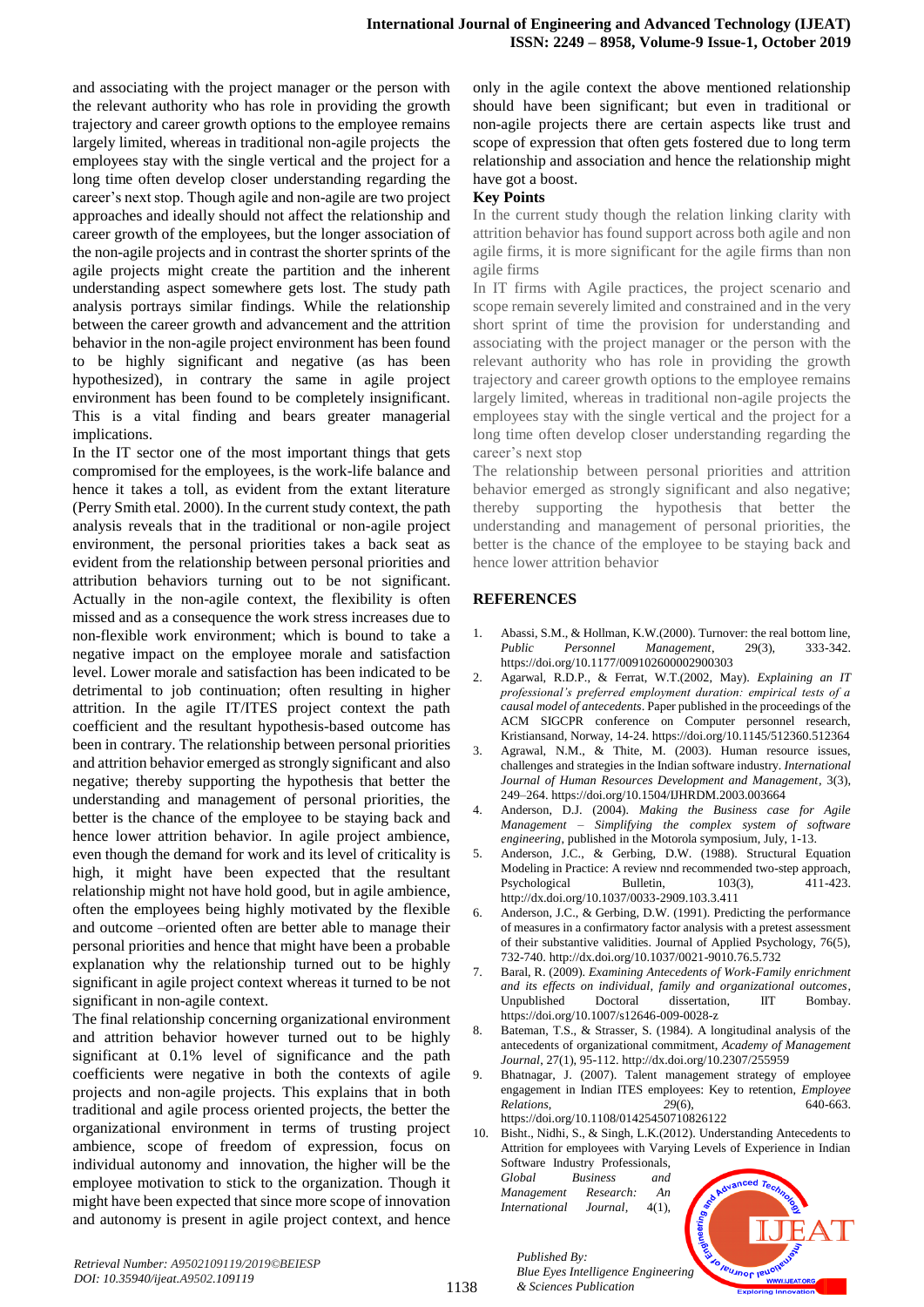99-111. https://search.proquest.com/docview/1034606326?accountid  $=$ 38647

- 11. Brijesh, K., Goswami., & Sushmita, J. (2012). Attrition issues and retention challenges of employees, *International Journal of Scientific Research*, 3(4), 3(4), 1-6. https://www.ijser.org/researchpaper/Attrition-Issues-and-Retention-C hallenges-of-Emp
- 12. Byrne, U. (2005).Work life balance: why are we talking about it all? *Business Information Review*, 22(1), 53-59. [https://doi.org/10.1177/0266382105052268.](https://doi.org/10.1177/0266382105052268)
- 13. Bryant, F. B., & Yarnold, P. R. (1995). Principal-components analysis and exploratory and confirmatory factor analysis in L. G. Grimm & P. R. Yarnold (Eds.), *Reading and understanding multivariate statistics*. Washington, DC: *American Psychological Association*. 99-136. http://psycnet.apa.org/record/1995-97110-004
- 14. Chafetz, B., Ericson, R.A., & Ensell, J. (2009). Where did our employees go? Examining the rise in voluntary turnover during economic recoveries, *Deloitte Review*, 4, 42-45.
- 15. Chiedu, C. K., Long, C. S., & Ashar, H. B. (2017). The Relationship among Job Satisfaction, Organizational Commitment and Employees Turnover at Unilever Corporation in Nigeria. *European Journal of Multidisciplinary Studies*, 5(1), 370-383.
- 16. http://journals.euser.org/files/articles/ejms\_may\_aug\_17/Chiemeke.p df
- 17. Churchill Jr, G.A. (1979). A paradigm for developing better measures of marketing constructs. *Journal of Marketing Research*, 16(1), 64–73. http://www.jstor.org/stable/3150876
- 18. Cotton, J. L., & Tuttle, J. M. (1986). Employee turnover: A meta-analysis and review with implications for research, *Academy of Management Review,* 11(1), 55–70. https://doi: 10.5465/AMR.1986.4282625
- *19.* Denison, D. R. (1990). *Wiley series on Organizational assessment and change. Corporate culture and organizational*  effectiveness. Oxford, England: John iley. [https://doi.apa.org](https://doi.apa.org/) Elizabeth, M., Laughlin, L. G., & Bischoff. (2005). Balancing Parenthood and Academia Work/Family Stress as Influenced by Gender and Tenure Status, *Journal of Family Issues,* 26(1), 79-106. 20. <https://doi.org/10.1177/0192513X04265942>
- 
- 21. Ferrat, T. W., Brown, C.V., Agarwal, R., & Moore, J.E. (2005). IT Human Resource Management configuration and IT Turnover: Theoretical Synthesis and Empirical Analysis, *Information Systems Research*, 16(3), 237-255. https:// doi.org/10.1287/isre.1050.0057
- Ganapathi, R., & Balaji, P.M. (2008). Effects of working environment on the performance of executives, *Asia Pacific Business Review, 4*(3), 117–123. <https://doi.org/10.1177/097324700800400314>
- Garson, G.D. (2008). Path Analysis from Statnotes: Topics in multivariate analysis. Retrieved 10/05/2000. http://faculty.chass.ncsu.edu/garson/PA765/statnote.htm, 2007.
- 24. Gerhart, B., & Milkovich, G.T. (1992). Employee Compensation: Research and Practice, *Handbook of Industrial and Organizational Psychology*, 3(2), 481-569.
- 25. Ghapanchi, A., & Aurum, A. (2011). Antecedents to IT Personnel's Intention to Leave: A systematic Literature Review, *Journal of System and Software*, 84(2), 238-249. <https://doi.org/10.1016/j.jss.2010.09.022>
- 26. Ghosh, P., & Geetika. (2006). Retention Strategies in the Indian IT Industry, *Indian Journal of Economics and Business*, 5(2), 215-225.
- 27. Griffeth, R.W., Hom, P.W., & Gaertner, S. (2000). A meta-analysis of antecedents and correlates of employee turnover: update, moderator tests, and research implications for the next millennium, *J. Manage*. 26 (3), 463-488. https://doi.org/10.1177/014920630002600305
- 28. Hair, J.F., Anderson, R.E., Tatham, R.L., & William, C., Black, W.C. (1998), *Multivariate Data Analysis*: Upper Saddle River, NJ.
- 29. Ho, J.S.Y., Downe, A.G., & Loke, S.P. (2010). Employee Attrition in the Malaysian Service Industry: Push and Pull Factors, *The IUP Journal of Organizational Behavior*, 9(1 & 2), 16-31.
- 30. Hom, P.W., & Griffeth, R.W. (1995). The employee turnover process. In
- *31.* Rowland, M.,& Ferris, R. (Eds.), *Research in Personnel and Human Resources Management*, Greenwich, CT: JAI Press, 245-293.
- 32. Horwitz, F.M., Heng, C.T., & Quazi H.A.(2003). Finders, Keepers? Attracting, Motivating and Retaining knowledge workers, *Human Resource Management Journal*, 13(4), 23-44. https://doi.org/10.1111/j.1748-8583.2003.tb00103.x
- 33. Jagannathan, A.N. (2008). *A Project on Attrition.* Unpublished Research Work submitted to University of Mumbai.
- 34. Kondratuk, T. B., Peter, A. H., Korabik, K., & Hazel M. R. (2004).Linking career mobility with corporate loyalty: How does job change relate to organizational commitment? Department of Psychology, College of Social Sciences, University of Guelph, Guelph, Ont., Canada; York University, Toronto, Ont., Canada*, Journal of Vocational Behavior*. [65\(2\),](http://www.sciencedirect.com/science/journal/00018791/65/2) 332–349. <https://doi.org/10.1016/j.jvb.2003.08.004>
- 35. Kulshreshtha, A., & Kumar, T. (2005). Economic Model for Optimum A ttrition rate (BPO & IT Industry), *IIMB Management Review*, 17(2), 103-108.
- 36. Lambert, E.G., Hogan, N.L., & Barton, S.M. (2001). The Impact of Job Satisfaction on turn over intent: A test of a structural measurement model using a national sample of workers. *The Social science Journal*, 38(2), 233-250. [https://doi.org/10.1016/S0362-3319\(01\)00110-0](https://doi.org/10.1016/S0362-3319(01)00110-0)
- 37. Lawler III, E. (1964). *Managers Job Performance and their Attitude towards their pay*, PhD thesis, University of California, Berkley CA.
- 38. Locke, E.A. (1976). The nature and causes of job satisfaction, in Dunnette, M.D. (Eds), *Handbook of Industrial and Organizational Psychology* Chicago, IL Rand McNally,1297–1349.
- Louis, M.R. (1980). Surprise and sense-making: what newcomers experience in entering unfamiliar organizational settings, *Administrative Science Quarterly*, 25(2), 226-251. https://doi.org/10.2307/2392453
- 40. Levy, P. E., & Williams, J. R. (1998). The role of perceived system knowledge in predicting appraisal reactions, job satisfaction, and organizational commitment. *Journal of Organizational Behavior,* 19(1), 53–65. http://www.jstor.org/stable/3100227
- 41. MacCallum, R.C.,Widman, K.F., Zhang, S., & Hong. (1999). Sample size in factor analysis, *Psychological Methods*, 4(1), 84. [http://dx.doi.org/10.1037/1082-989X.4.1.84](http://psycnet.apa.org/doi/10.1037/1082-989X.4.1.84)
- 42. Moore, J.E. (2000). On Road to Turnover: An Examination of work Exhaustion in Technology
- 43. Professionals, *MIS Quarterly*, 24(1), 141-168. <http://dx.doi/>
- 44. 10.2307/3250982
- 45. Moore, G.C., & Benbasat, I. (1991). Development of an instrument to measure the perceptions of adopting an information technology innovation. *Information Systems Research,* 2(3), 192-222. <https://doi.org/10.1287/isre.2.3.192>
- 46. Moore, F. (2007). Work-life Balance: Contrasting Managers and workers in an MNC, *Employee Relations*, 29(4), 385-399. <https://doi.org/10.1108/01425450710759217>
- 47. Morris., & Koch. (1979). Impacts of role perceptions on organizational
- commitment, job Involvement, and Pychosomatic illness among
- 48. three vocational groupings *[Journal of Vocational Behavior](Journal%20of%20Vocational%20Behavior)*, [14\(1\)](http://www.sciencedirect.com/science/journal/00018791/14/1), 88-101. [https://doi.org/10.1016/0001-8791\(79\)90051-4](https://doi.org/10.1016/0001-8791(79)90051-4)
- 49. Nagadevara, V., Srinivasan, V., & Valk, R. (2008).Establishing a Link between Employee Turnover and Withdrawal Behaviours: Application of Data Mining Techniques, *Research and Practice in Human Resource Management*, 16(2), 81-99.
- 50. Nahar, R., Islam, R., & Ullah, K. T. (2017). Identifying the Factors for Reducing Employee Turnover Rate in Aviation Business: Bangladesh Context*. Australian Academy of Business and Economics Review*, 3(1), 39-46.

<http://www.aaber.com.au/index.php/AABER/article/view/41>

- 51. Ndunuju, A. (2009). Importance of training and development in a firm, Ezine articles, 12, 2-2.
- 52. Niharika, D., & Supriya, M.V. (2010). Gender Differences in the Perception of Work-Life Balance, Management, 5(4), 331-342.
- 53. Ongori, H. (2007). A Review of the Literature on Employee Turnover, *Africa Journal of Business Management*, 1(3), 49-54 <http://hdl.handle.net/10311/1154>
- 54. Ostroff, C. (1992).The relationship between satisfaction, attitudes, and performance: An organizational level analysis, *Journal of Applied Psychology*, 77, 963-74*.* [http://dx.doi.org/10.1037/0021-9010.77.6.963](http://psycnet.apa.org/doi/10.1037/0021-9010.77.6.963)
- 55. Pooja, P. (2011).Organizational Justice and Affective Commitment: The Mediating Role of Perceived Organizational Support, *Asian Academy of Management Journal, 16(1), 141–156.* http://web.usm.my/aamj/16.1.2011/AAMJ\_16.1.7.pdf
- 56. Perry-Smith, J. E., & Blum, T.C. (2000). Work–Family resource bundles and perceived organizational performance, *Academy of Management Journal,* 43(6), 1107-1117.



*Published By:*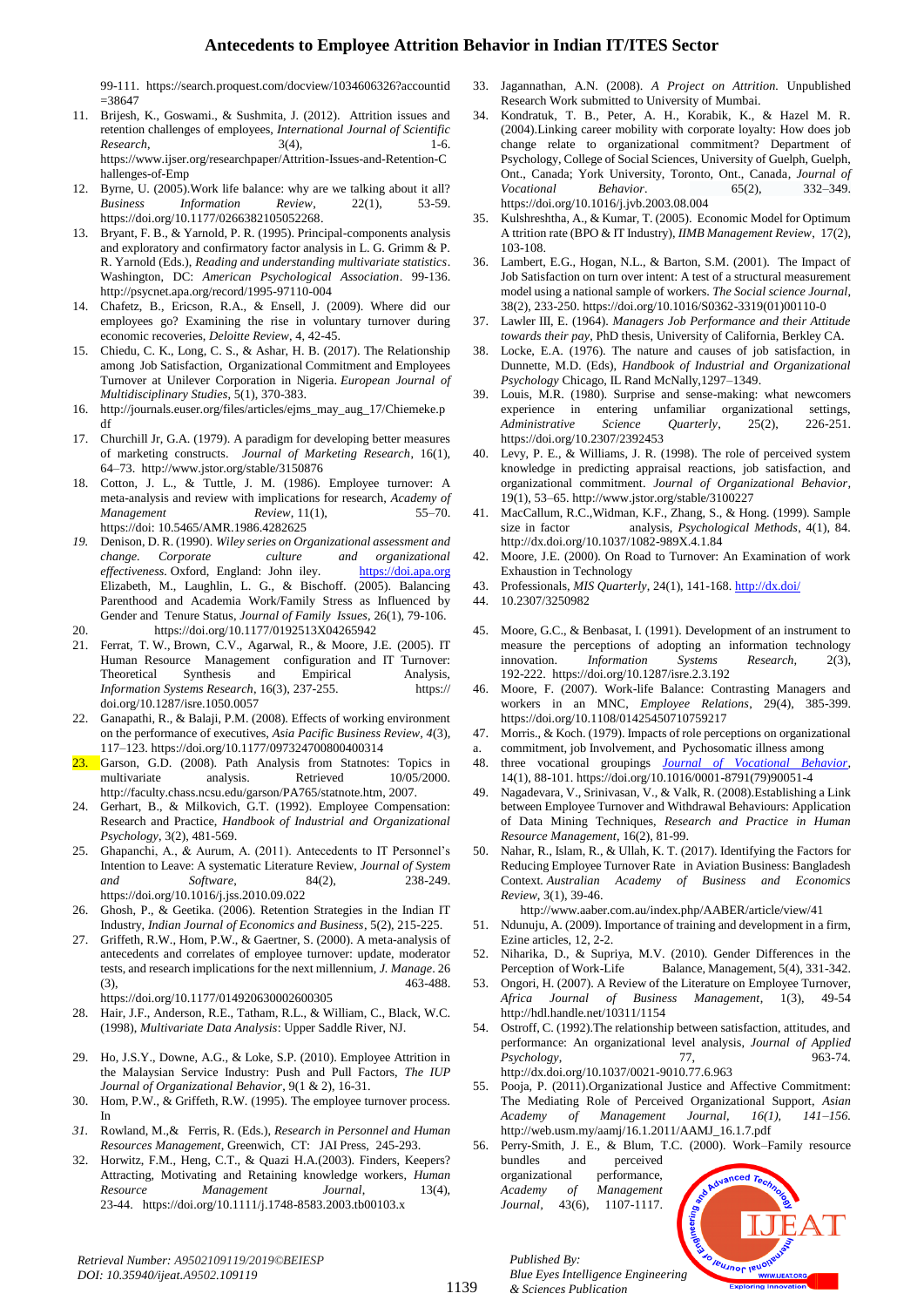## **International Journal of Engineering and Advanced Technology (IJEAT) ISSN: 2249 – 8958, Volume-9 Issue-1, October 2019**

http://dx.doi.org/ 10.2307/1556339

- 57. Pettijohn, C.E., Pettijohn, L.S., & Taylor, A.J. (2000). An Exploratory Analysis of Salesperson Perceptions of the Criteria used in Performance Appraisals, Job Satisfaction and Organizational Commitment. *Journal of Personal Selling & Sales Management*, 20(2), 77-80. http://dx.doi.org/ 10.1080/08853134.2000.10754226
- 58. Punita, J. (2002). *Dilemmas of an HR Manager in the ITES Industry*http://www .expressitpeople.com/
- 59. Price, J.L. (1977*). The study of turnover.* I A: IOWA State University Press. <https://doi.org/10.1108/01437729710182260>
- 60. Ramaswami, S., & Singh, J. (October 2003). Antecedents and Consequences of Merit Pay Fairness for Industrial Sales People, *Journal of Marketing*, 67(4), 46-66. <https://doi.org/10.1509/jmkg.67.4.46.18690>
- 61. Reddy, K., Vranda, M.N., Atiq A., Nirmala, B.P., & Siddaramu, B. (2010). Work Life Balance among married Women Employees, Indian Journal of Psychological Medicine, 32(2), 112- 118[. Indian J Psychol](https://www.ncbi.nlm.nih.gov/pmc/articles/PMC3122548/)  [Med.](https://www.ncbi.nlm.nih.gov/pmc/articles/PMC3122548/) 2010 Jul-Dec; 32(2): 112–118. https://doi.or[g/10.4103/0253-7176.78508](https://dx.doi.org/10.4103%2F0253-7176.78508)
- 62. Reggio, E.A. (2003). *Introduction to Industrial/Organizational Psychology* (4th Ed.), Prentice Hall, New Jersey.
- 63. Reina, C. S., Rogers, K. M., Peterson, S. J., Byron, K., & Hom, P. W. (2017).
- 64. Quitting the Boss? The Role of Manager Influence Tactics and Employee Emotional Engagement in Voluntary Turnover. Journal of Leadership & Organizational Studies, Article first published online: May 17, 2017,
- 65. <https://doi.org/10.1177/1548051817709007>
- 66. Rincy, V. M., & Panchanatham, N. (2011). An Exploratory Study On The Work-Life Balance Of Women Entrepreneurs In South India, *Asian Academy of Management Journal,*16(2), 77–105. [http://web.usm.my/aamj/16.2.2011/AAMJ\\_16.2.4.pdf](http://web.usm.my/aamj/16.2.2011/AAMJ_16.2.4.pdf)
- 67. Samuel., Om., & Chipunza, C.(2009).Employee retention and turnover: Using motivational variables as a panacea, *African Journal of Business Management*, 3(8), 410-415. https://doi.org/ 10.5897/AJBM09.125
- 68. Sell., Lea., & Bryan, C.(2011). Job satisfaction, work environment and rewards: Motivational Theory revisited. *Labour,* 25(1), 1-23. https://doi.org/10.1111/j.1467-9914.2010.00496.x
- 69. Shaw., Jason, D., Delery, J.E., Jenkins Jr, G.G., & Gupta, N. (1998). An Organization Level analysis of Voluntary and Involuntary Turnover, Academy of Management Journal, 41(5), 511-525. https://doi.org/10.2307/256939.
- 70. Slattery, J.P., & Rajan [Selvarajan,](http://jlo.sagepub.com/search?author1=T.T.+Rajan+Selvarajan&sortspec=date&submit=Submit) T.T. (2005). Antecedents to Temporary employee's Turnover. *International Journal of Leadership and Organizational studies*, 12(1), 53-66. <https://doi.org/10.1177/107179190501200106>
- 71. Stahl., Gunter, K.,& Bjorkman, I. (2006). *Handbook of Research in International Human Resource Management*, Edward Elgar, UK.
- 72. Steers., Richard, M., Richard, T., Mowday., Debra, L., & Shapiro.(2004).Introduction to Special Topic Forum: The Future of Work Motivation Theory*. The Academy of Management Review,*  29(3), 379-387. http://www.jstor.org/stable/20159049
- 73. Tekleab, A.G., Bartol, K.M., & Liu, W. (2005). Is it pay levels or pay raises that matter to fairness and turnover? *Journal of Organizational Behavior*, 26(8), 899–921. https://doi.org/10.1002/job.352
- 74. Zeng, Z., Honig, B.& (2017). A study of living wage effects on employees'
- *75.* performance related attitudes and behavior. *Canadian Journal of Administrative Sciences/Revue Canadienne des Sciences de l'Administration, 34*(1), 19-32. http://dx.doi.org/10.1002/cjas.1375

# **APPENDIX**

**Clarity** 

- 1) There is clear understanding on the job role
- 2) There is clear understanding about the working conditions of the work place
- 3) There is transparency regarding the understanding of the appraisal/reward system
- 4) There is clear understanding regarding the organization policies/practices

Career Growth & Advancement

- 1) There exists a scope of advancement in terms of career and job growth in the organization
- 2)There exists a scope of developing individual skills through training
- 3)There exists a scope of involvement of employees in the decision making mechanism
- 4)Attempts are made to motivate employees and keeping them focused along their career path.
- Personal Priorities including satisfaction and recognition
- 1)The work timings are flexible to manage work life balance.
- 2)Work stress is manageable
- 3)Hard work is recognized by the organization
- 4)Organization takes satisfactory measures in view of managing the

- 6)personal priorities of the employees
- Organization environment
- 1)The organization maintains a conducive/satisfactory work environment
- 2)The organization fosters trust and respect towards the employees
- 3)The organization motivates the employees towards innovation
- 4)The organization provides freedom/ scope of expression towards redressal of employee grievances
- Agile Attributes
- 1)The project team and its constituents are co-located/virtually co-located through established IT enabled communication techniques
- 2)Our firm has fully integrated standardized work places (aimed at improving productivity and quality by minimizing complexity and enforcing consistent development standards.
- 3)Our firm follows mandatory schedule of interim releases (functional releases coming as small increments ensure the application gets adapted to the production environment)
- 4)Our firm has fully developed high quality user stories in pipe line at the onset of each development cycle.
- 5)Our project has specialized accountable resource teams (specific technical skills) often shared across the program.
- 6)Our project team has a very effective and interactive communication practice (preventing a drag on the project velocity)
- 7)Our project team encourages continuous improvement through implementation of lean and agile practices.
- 8)Our project team follows strict schedule of daily stand-up meetings and sprint evaluation at fixed intervals

| 'able: |
|--------|
|--------|

| O-sort results rounds 1 and 2 |         |         |  |  |  |
|-------------------------------|---------|---------|--|--|--|
| Indices                       | Round 1 | Round 2 |  |  |  |
| Raw agreement<br>Score        | 0.79    | 0.93    |  |  |  |
| Placement (hit)<br>ratio      | 0.81    | 0.95    |  |  |  |
| Cohen's Kappa                 | 0.80    | 0.96    |  |  |  |

**PUJNOF IBI** 



<sup>5)</sup>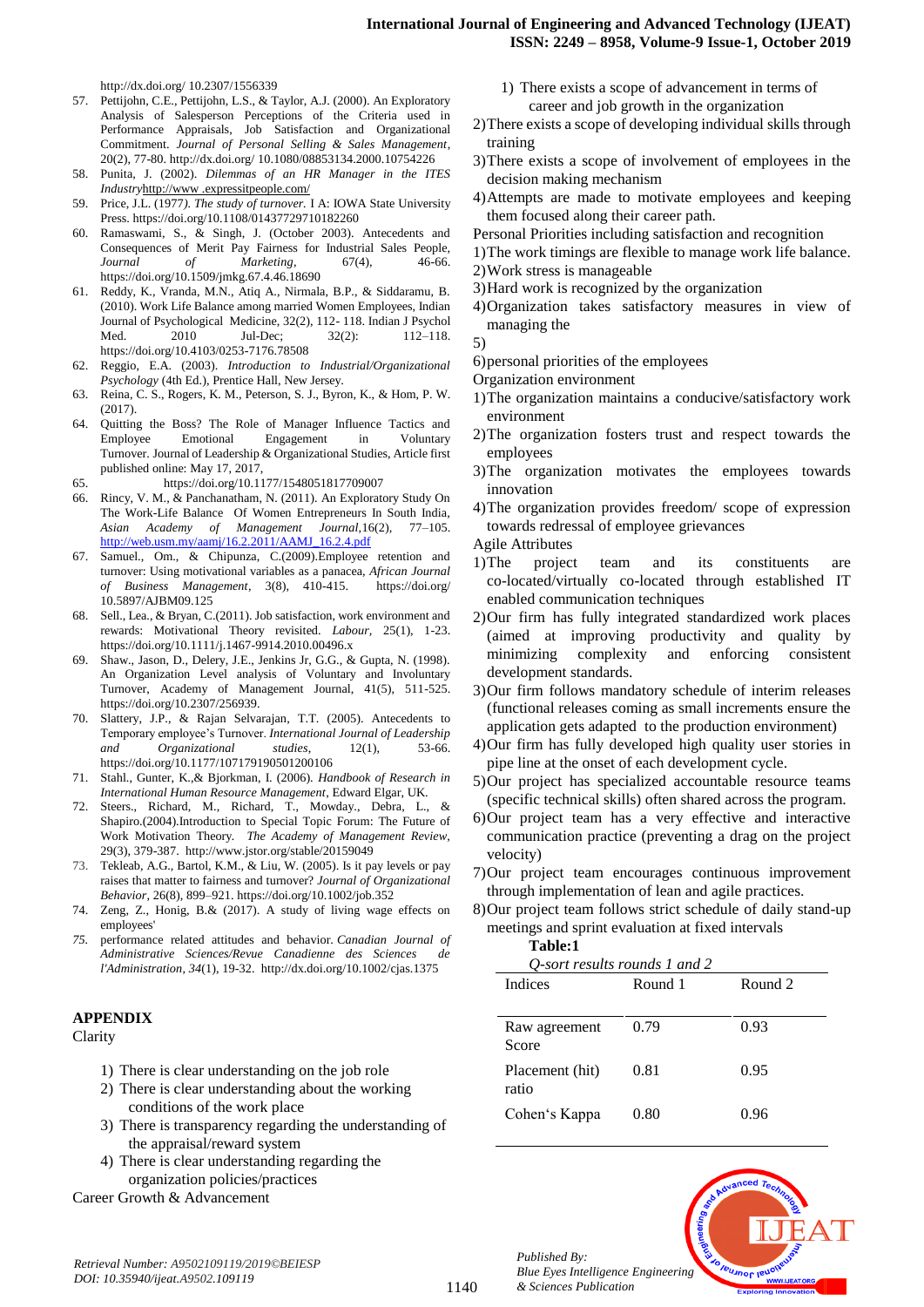# **Antecedents to Employee Attrition Behavior in Indian IT/ITES Sector**

| Table 2:                  |                       |                      |                               |                      |  |  |
|---------------------------|-----------------------|----------------------|-------------------------------|----------------------|--|--|
| <b>EFA</b> result         |                       |                      |                               |                      |  |  |
| Factors                   | Measuremen<br>t Items | Item<br>loading<br>S | $\frac{9}{6}$<br>Varianc<br>e | Cronbach'<br>s Alpha |  |  |
| Clarity (CLA)             | CLA1                  | 0.808                |                               | 0.715                |  |  |
|                           | CLA2                  | 0.883                | 24.205                        |                      |  |  |
|                           | CLA3                  | 0.841                |                               |                      |  |  |
|                           | CLA4                  | 0.752                |                               |                      |  |  |
| Career Growth             | CGA1                  | 0.879                | 12.295                        | 0.850                |  |  |
| & advancement             | CGA2                  | 0.803                |                               |                      |  |  |
| (CGA)                     | CGA3                  | 0.855                |                               |                      |  |  |
|                           | CGA4                  | 0.801                |                               |                      |  |  |
| Personal-priority         | PPR <sub>1</sub>      | 0.797                | 11.182                        | 0.906                |  |  |
| (PPR)                     | PPR <sub>2</sub>      | 0.752                |                               |                      |  |  |
|                           | PPR <sub>3</sub>      | 0.855                |                               |                      |  |  |
|                           | PPR <sub>4</sub>      | 0.751                |                               |                      |  |  |
| Organizational            | OEM1                  | 0.645                | 8.796                         | 0.891                |  |  |
| environment<br>(OEM)      | OEM <sub>2</sub>      | 0.719                |                               |                      |  |  |
|                           | OEM <sub>3</sub>      | 0.843                |                               |                      |  |  |
|                           | OEM <sub>4</sub>      | 0.712                |                               |                      |  |  |
| Attrition                 | ATB1                  | 0.583                | 7.909                         | 0.838                |  |  |
| <b>Behaviour</b><br>(ATB) | ATB <sub>2</sub>      | 0.821                |                               |                      |  |  |
|                           | ATB <sub>3</sub>      | 0.752                |                               |                      |  |  |
|                           | ATB4                  | 0.613                |                               |                      |  |  |

**Table 3**

| Construct  | <b>AVE</b> | Construct   |
|------------|------------|-------------|
|            |            | Reliability |
|            |            | (Cronbach's |
|            |            | Alpha)      |
| <b>CLA</b> | 0.690      | 0.896       |
| CGA        | 0.624      | 0.853       |
|            |            |             |
| <b>PPR</b> | 0.549      | 0.869       |
| <b>OEM</b> | 0.609      | 0.888       |
| <b>ATB</b> | 0.614      | 0.864       |
|            |            |             |

| <b>Convergent and Discriminant validity</b> |       |            |            |            |            |  |  |
|---------------------------------------------|-------|------------|------------|------------|------------|--|--|
| Construc                                    | CLA   | <b>PPR</b> | <b>ATB</b> | <b>CGA</b> | <b>OEM</b> |  |  |
|                                             |       |            |            |            |            |  |  |
|                                             |       |            |            |            |            |  |  |
| <b>CLA</b>                                  | 0.69  |            |            |            |            |  |  |
| <b>PPR</b>                                  | 0.021 | 0.624      |            |            |            |  |  |
|                                             |       |            |            |            |            |  |  |
| <b>ATR</b>                                  | 0.219 | 0.052      | 0.614      |            |            |  |  |
|                                             |       |            |            |            |            |  |  |

|                                    | Q     |       |       |       |      |  |
|------------------------------------|-------|-------|-------|-------|------|--|
| CGA                                | 0.000 | 0.001 | 0.003 | 0.61  |      |  |
|                                    | 6     |       |       |       |      |  |
| <b>OEM</b>                         | 0.267 | 0.032 | 0.001 | 0.311 | 0.65 |  |
|                                    |       |       |       | h     |      |  |
| <b>Table 5 Demographic Profile</b> |       |       |       |       |      |  |

|                 | rasic e Demographie 11 offic            |           |               |
|-----------------|-----------------------------------------|-----------|---------------|
| Details         | Category                                | frequency | $\frac{0}{0}$ |
| Age             | Up to less than 25 years                | 53        | 21.46         |
|                 | 25 years to lesser than 35 years        | 137       | 55.47         |
|                 | 35 to lesser than 45 years              | 32        | 12.95         |
|                 | 45 years to lesser than 55 years        | 20        | 8.09          |
|                 | 55 years and above.                     | 5         | 2.02          |
|                 | Total                                   | 247       | 100           |
| Gender          | Male                                    | 142       | 57.49         |
|                 | Female                                  | 105       | 42.51         |
|                 | Total                                   | 247       | 100           |
| Marital         | Unmarried                               | 100       | 40.49         |
| <b>Status</b>   | Married                                 | 120       | 48.58         |
|                 | Divorced/Separated/Others               | 27        | 10.93         |
|                 | Total                                   | 247       | 100           |
| Income          | <b>Below INR 25,000</b>                 | 47        | 19.03         |
| in<br>Indian    | INR 25,000 to lesser than INR<br>40.000 | 123       | 49.79         |
| Rupees<br>(INR) | INR 40,000 to lesser than INR<br>60.000 | 45        | 18.22         |
|                 | INR 60,000 and Above                    | 32        | 12.96         |
|                 | Total                                   | 247       | 100           |

**Table 6**

| Complete set of respondent firms                                                                           |                  |              |                   |  |  |  |
|------------------------------------------------------------------------------------------------------------|------------------|--------------|-------------------|--|--|--|
| Hypothesis                                                                                                 | Path<br>estimate | Significance | Result            |  |  |  |
| $H1:CLA \rightarrow ATB$                                                                                   | $-0.234$         | **           | Supported         |  |  |  |
| $H2: CGA \rightarrow ATB$                                                                                  | $-0.396$         | ***          | Supported         |  |  |  |
| $H3:$ PPR $\rightarrow$ ATB                                                                                | $-0.138$         | <b>NS</b>    | Non-<br>Supported |  |  |  |
| $H4:$ OEM $\rightarrow$ ATB                                                                                | $-0.356$         | ***          | Supported         |  |  |  |
| $(CMIN/DF) = 1.307$ , $CFI = 0.955$ , $IFI = 0.966$ , $TLI = 0.952$ , $GFI = 0.870$<br>and RMSEA $= 0.037$ |                  |              |                   |  |  |  |

**Table 7 Structural Model: Hypothesis testing & Path analysis(Moderation impact checked through multi-group study)**

| Less Agile firm group    |          |             | <b>Highly Agile Firm group</b> |                          |          |             |          |
|--------------------------|----------|-------------|--------------------------------|--------------------------|----------|-------------|----------|
| Hypothesis               | Path     | Significanc | Result                         | <b>Hypothesis</b>        | Path     | Significanc | Result   |
|                          | estimate | e           |                                |                          | estimate | e           |          |
| $H1:CLA \rightarrow ATB$ | $-0.194$ | **          | Supporte                       | $H1:CLA \rightarrow ATB$ | $-0.387$ | ***         | Supporte |
|                          |          |             | d                              |                          |          |             |          |
| H2:                      | $-0.456$ | ***         | Supporte                       | H2:                      | $-0.345$ | <b>NS</b>   | Non-     |
| $CGA \rightarrow ATB$    |          |             | d                              | $CGA \rightarrow ATB$    |          |             | Supporte |
|                          |          |             |                                |                          |          |             | d        |



*Published By:*